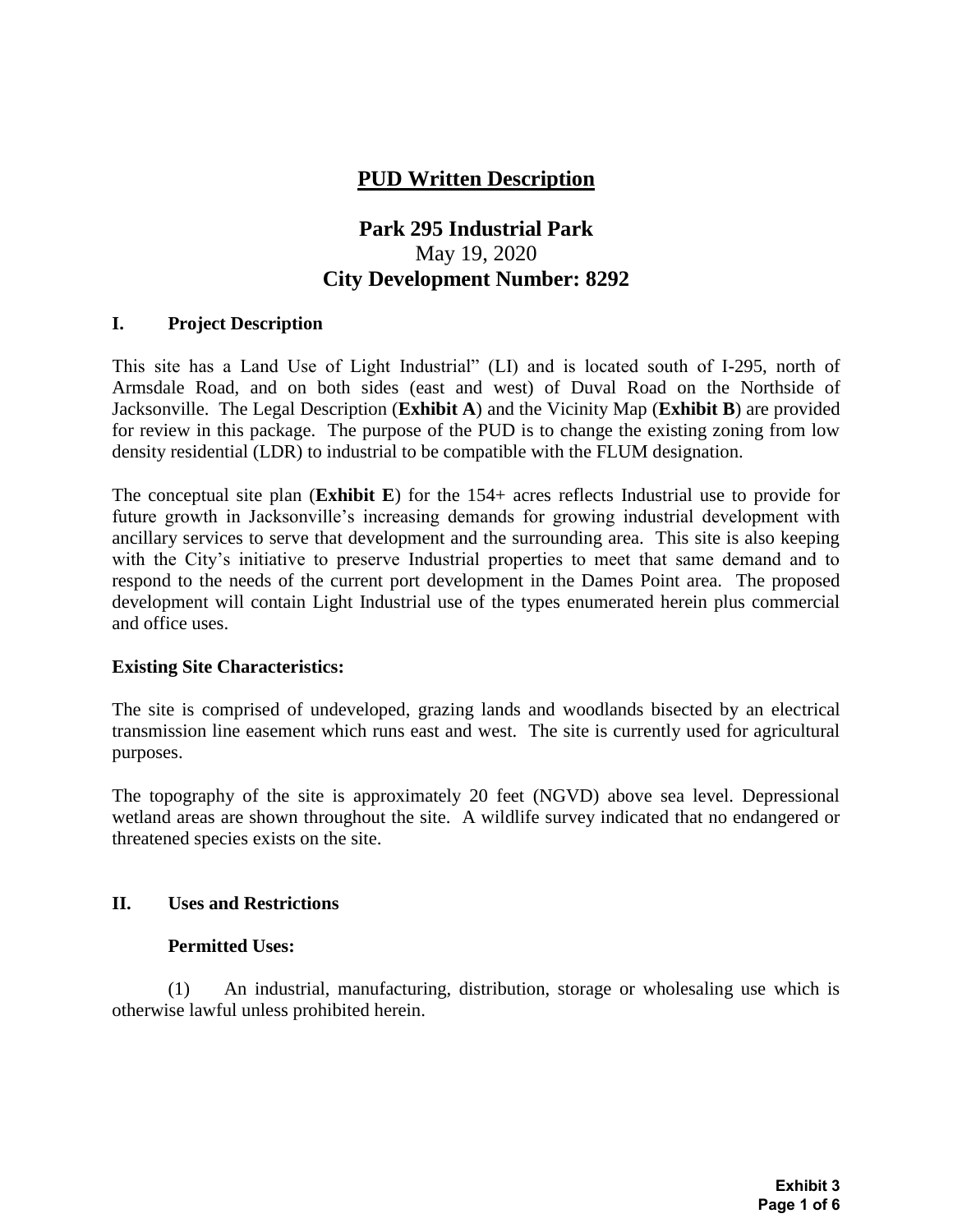(2) Service establishments catering to commerce and industry, including, freight movers, communications services, business machine services, restaurants (including drive-thru restaurants), the retail sale and service of beer wine in conjunction with the service of food which is ordered from a menu and prepared and served for pay for consumption on premises, hiring and union halls, employment agencies, sign companies;

(3) Automobile service stations with repair or service garages, vehicle washing facilities and those selling beer and wine for off premise consumption, truck stops and similar uses.

(4) Freight, bus, trucking, shipping or other transportation terminals, commercial parking lots and garages, terminal facilities, including outside storage of trucks, vehicles, trailers, containers and related materials but not products

(5) Vocational, trade, technical or industrial schools and similar uses.

(6) All types of professional and business offices including but not limited to medical and dental offices and clinics.

(7) Establishments for the retail sale of heavy machinery and equipment, boats, farm equipment, machinery supplies, lumber and building supplies and similar uses.

(9) Radio or television broadcasting offices, studios, transmitters but not cellular towers.

(10) Essential services, including water, sewer, gas, telephone, radio and electric, meeting the performance standards of Part 4 of the zoning code.

(11) Residential facilities (including not more than one mobile home) located on the same premises as an industrial use for the use of watchmen or caretakers whose employment requires residence on the premises.

(12) Any outside storage provided it is visually screened and enclosed with an eight (8) foot high100% opacity vinyl fence from the right of way and residential areas.

(13) Churches, including a rectory and similar uses, meeting the performance standards and development criteria set forth in Part 4 of the zoning code.

(14) Retail Sales.

(15) Banks, including drive-thru tellers.

(16) The following uses are prohibited: Adult entertainment and sexually oriented businesses; explosives manufacturing or storage; any use which emits dust, fumes, or odors; concrete batch mixing plants; automobile wrecking or storage yards; junkyards, mining; railroad switching facilities and repair and storage areas for railway equipment; petroleum refining; hazardous waster transfer stations; cell towers; yard waste or composting facility; bulk storage of flammable liquids and acids; paper and pulp manufacture; and stockyards .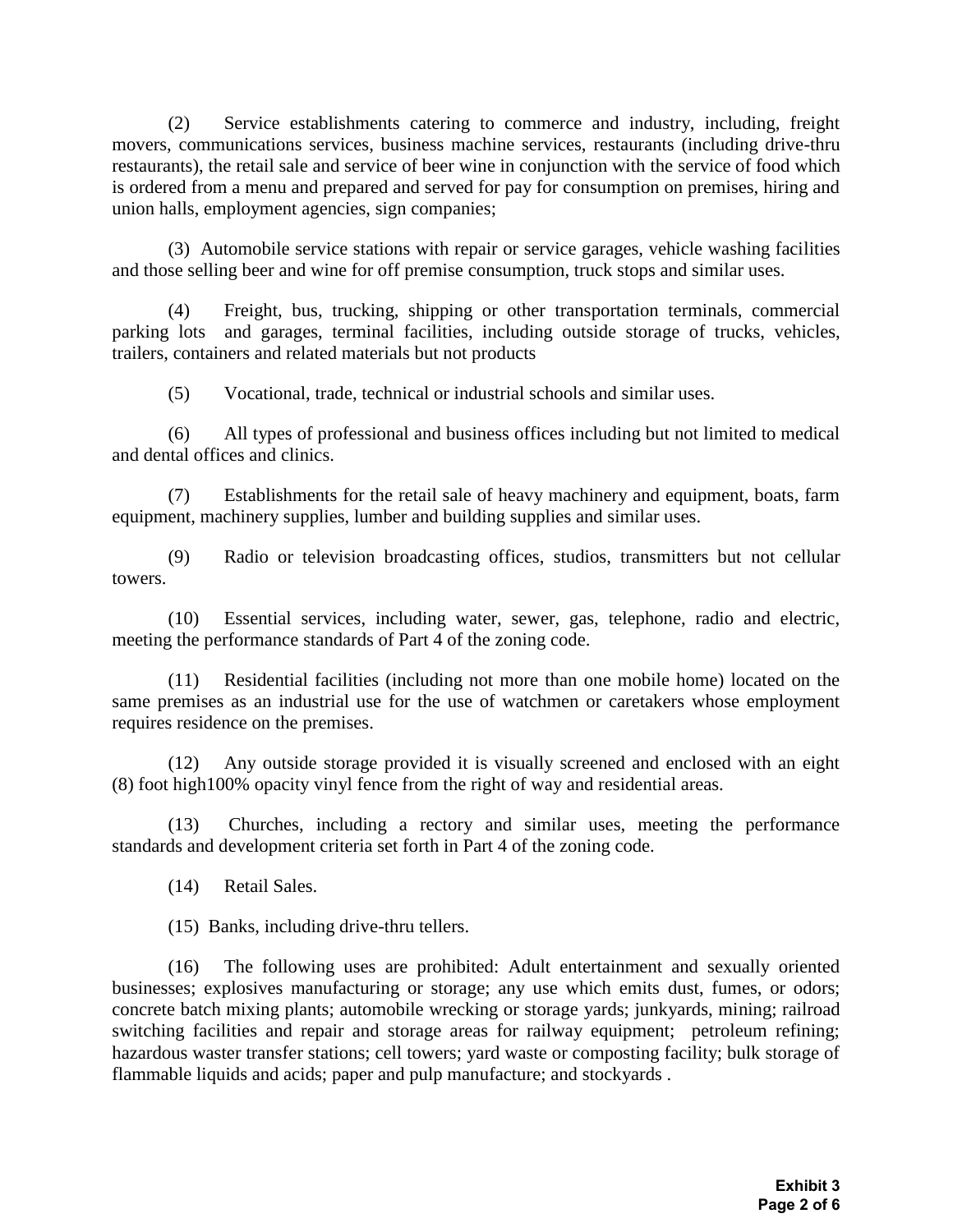**Silviculture**--the property is currently the site of an on-going silvicultural operation and such use may continue within each parcel to preserve the greenbelt tax assessment until development in that particular parcel commences.

### **III. Design Guidelines**

- A. Lot requirements
- a. Minimum lot area--none
- b. Minimum lot width--none
- c. Maximum lot coverage--none
- d. Maximum Building Height--45 feet

### **B. Ingress, Egress and Circulation**

(1) Parking Requirements. Parking requirements will be consistent with the requirements of Zoning Code.

(2) Vehicular Access

a. Vehicular access to the Property shall be restricted to Duval Road as shown in the Conceptual Site Plan (**Exhibit E**)**.**

b. Access within the property will be provided by interior roadways. For functional reasons, the interior vehicle use areas may be relocated to other areas within the site. The engineering design for the access and interior roadways will be subject to the review and approval through the City of Jacksonville Traffic Engineer.

### **C. Signage**

All signage will comply with requirements for the (LI) Zoning District for the City of Jacksonville. Signage along I-295 will have a maximum height of 50 feet with a maximum of 4 signs. Off site signage shall be permitted along I-295 and Duval Road so long as the signs identify property owners within Park 295. If property is subdivided into parcels, the parcels shall be exempt from road frontage requirements for calculation of signage size in lieu of shared signage requirements*.*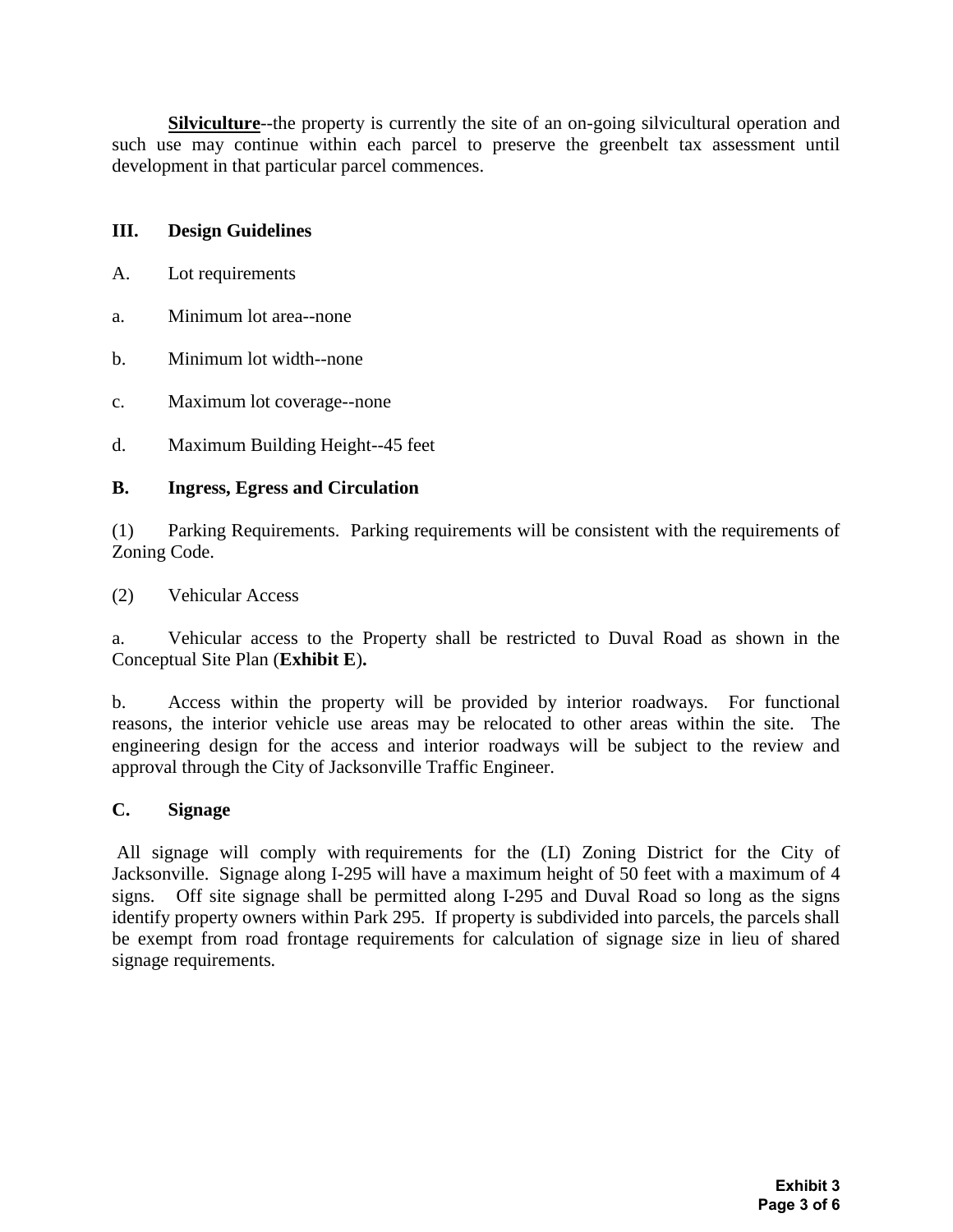# **D. Landscaping**

Landscaping shall comply with the requirements of the zoning code or as approved by the Planning Department. Landscaping required for the truck loading/parking VUA may be planted elsewhere on site. Landscape planted as part of the required buffers shall count toward code required landscaping.

# **E. Utilities**.

The streets within the conceptual site plan will be private and maintained by an owner's association and all required utilities will be available at the site in sufficient quantities to serve the development. The water and sewer service will be underground and the electrical distribution will be designed by JEA. Utilities will be provided or owned by the following entities:

| Electricity   | JEA                 |
|---------------|---------------------|
| Water & Sewer | JEA                 |
| Drainage      | Owner's association |

On site storm water treatment will be provided by detention ponds and be constructed per approved engineering plans. An owner's association shall be formed to provide continual maintenance for drainage facilities, common roadways and common areas.

# **G. Wetlands**

Wetland impacts will be permitted according to local, state and federal requirements.

**H. Lighting:** Design Guidelines and Best Practices for Lighting shall be followed. All lighting on buildings shall be designed to provide wall or ground wash only, sign back-lighting only, or up light only. Lighting on buildings shall be designed to highlight project site elements within parking areas adjacent to the northern property boundary. Façade mounted lighting on the rear of buildings designed to illuminate adjacent truck court areas are permitted. All lighting shall be designed to be directed away from possible intrusion into residential areas.

 All light fixtures including security lighting shall be cutoff fixtures and should be incorporated as an integral design element. All cutoff fixtures shall not have more than one percent (1%) of lamp lumens above horizontal. All sag lenses, drop lenses and convex lenses shall be prohibited. Illumination levels at all property lines shall not exceed one-half (.5) foot candles ("f.c.") when the building or parking areas are located adjacent to residential areas, and shall not exceed one (1.0) f.c. when abutting other non-residential properties. House-side shields and other cutoff reflectors shall be incorporated into the lighting design to meet this design standard.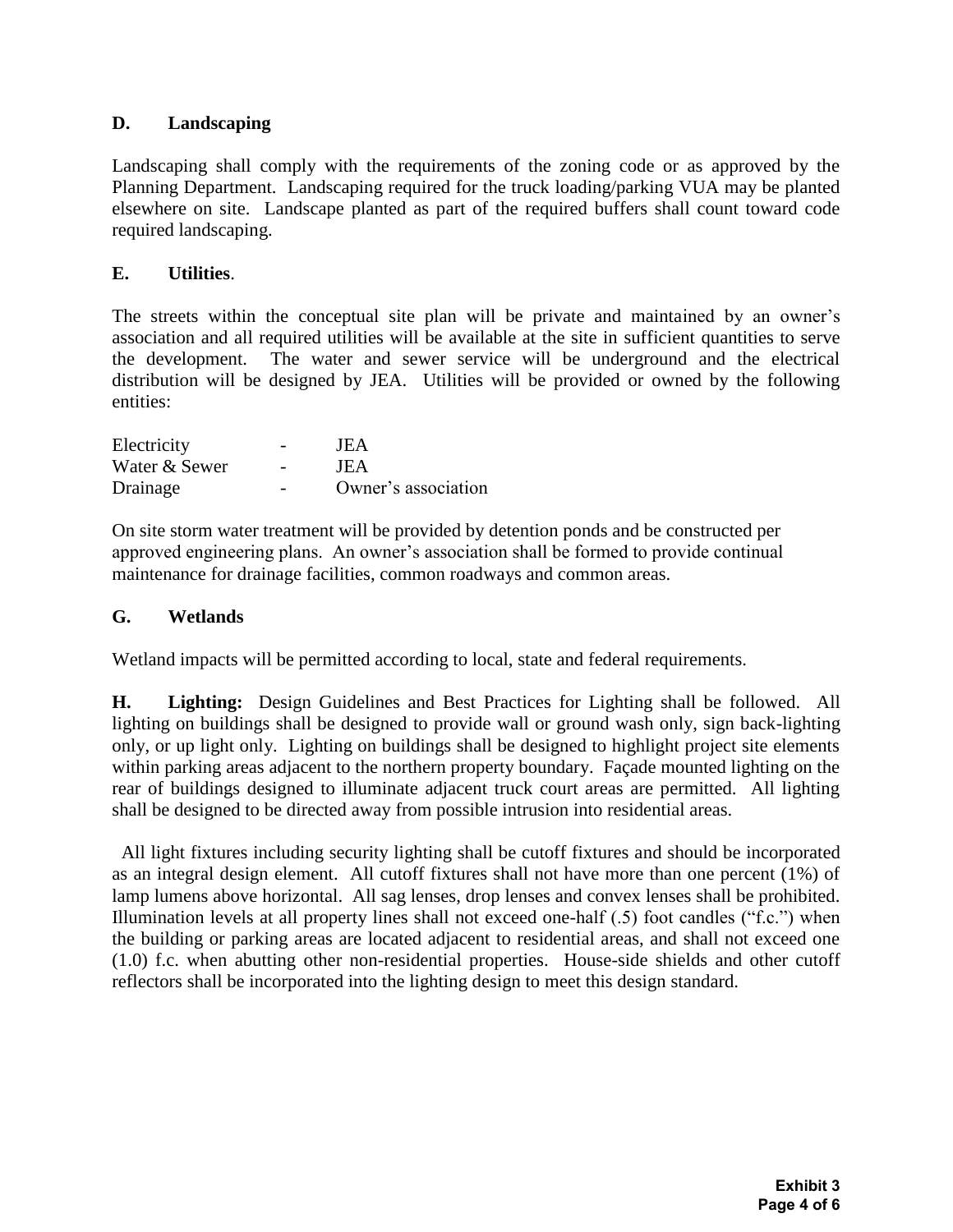To provide lighting that limits distortion of colors of the building, landscape and pedestrian activity areas, all lighting lamp sources within parking and pedestrian areas shall be metal halide or compact fluorescent. To provide appropriate lighting within a pedestrian area(s), the maximum light pole heights in all parking areas shall not exceed fifteen feet (15" 0"). An exterior lighting design plan for each project, including a photometrics plan, pole and fixtures schedules shall be submitted for review and approval at the time of verification of substantial compliance.

# **IV. Development Plan Approval**

With each request for verification of substantial compliance with this PUD, a preliminary development plan shall be submitted to the City of Jacksonville Planning and Development Department identifying all existing and proposed uses within the property, and showing the general layout of the overall Property.

# **V. Justification for Planned Unit Development Classification for this Project**

The proposed project is consistent with the general purpose and intent of the City of Jacksonville 2010 Comprehensive Plan and Land Use Regulations. The proposed project is compatible with the industrial character which is emerging in North Jacksonville and has the potential to serve and support the substantial port development which is proposed along Heckscher Drive. The PUD will provide more specificity and clarity than strict application of the zoning code for light industrial.

# **VI. PUD Review Criteria**

A. Consistency with Comprehensive Plan. All the uses contemplated herein are consistent with the comprehensive plan designation of the site.

# B. **Consistency with the Concurrency Management System**

Prior to final development approval, the proposed development will be required to comply with all appropriate requirements of the Concurrency Management System.

# C. **Internal Compatibility/vehicular access**: see above

# D. **External Compatibility/Intensity of Development**.

The site shall follow the guide lines of the Light Industrial District as set forth by the City of Jacksonville codes. This includes the 65 (dba) noise limit for any Industrial uses that adjoins a residential district; provided however, the 65 dba noise limit for Industrial uses shall not apply to trucks and related truck traffic within the PUD. The site is compatible with the uses approved for the surrounding area: